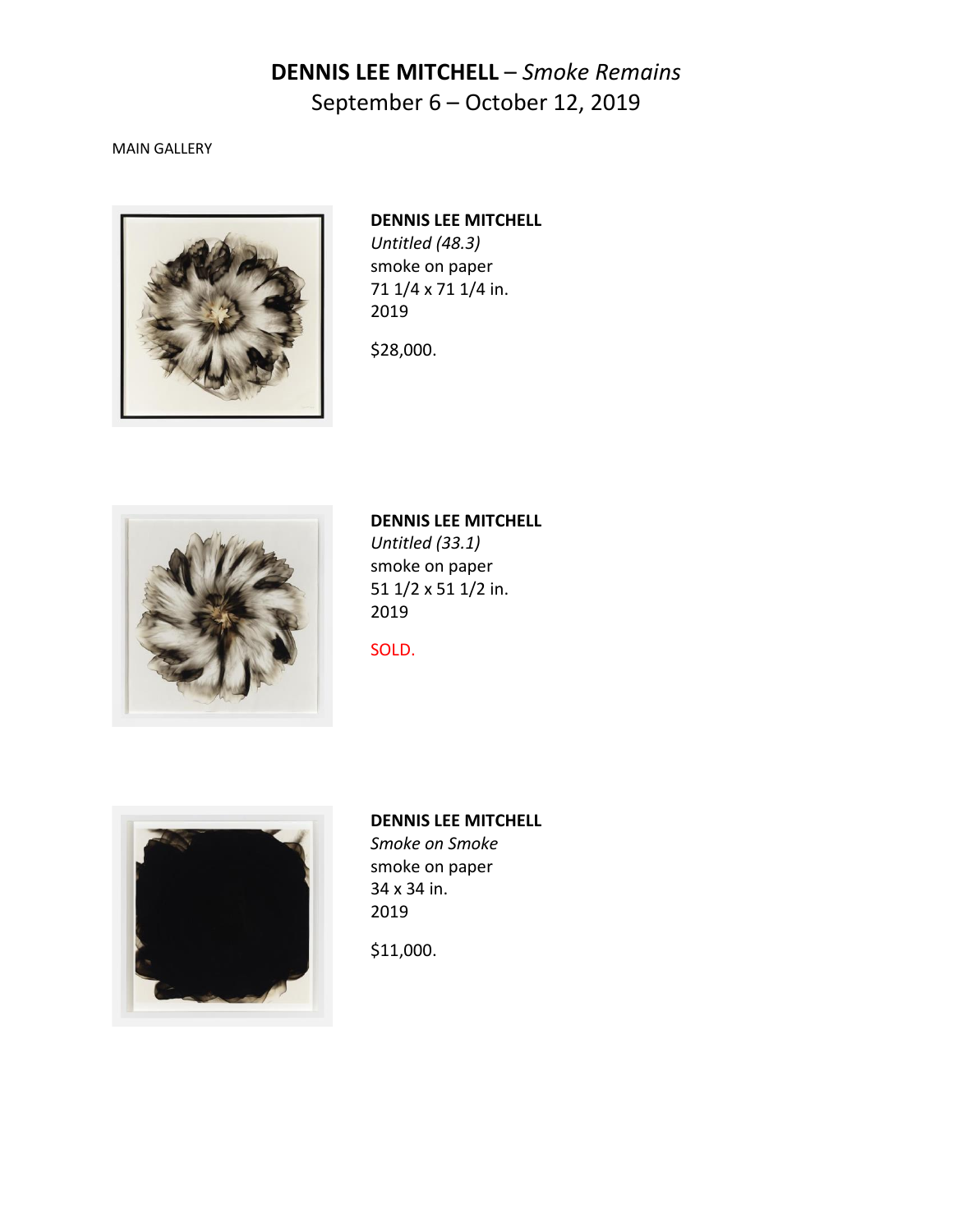

## **DENNIS LEE MITCHELL** *Untitled (43.6)* smoke on paper 20 1/4 x 20 1/4 in. 2016

\$3,500.



## **DENNIS LEE MITCHELL**

*Untitled (17)* smoke on paper. 20 1/4 x 20 1/4 in. 2016

\$3,500.



## **DENNIS LEE MITCHELL**

*Westwater Series #1* smoke on paper 39 1/2 x 39 1/2 in. 2019

\$12,000.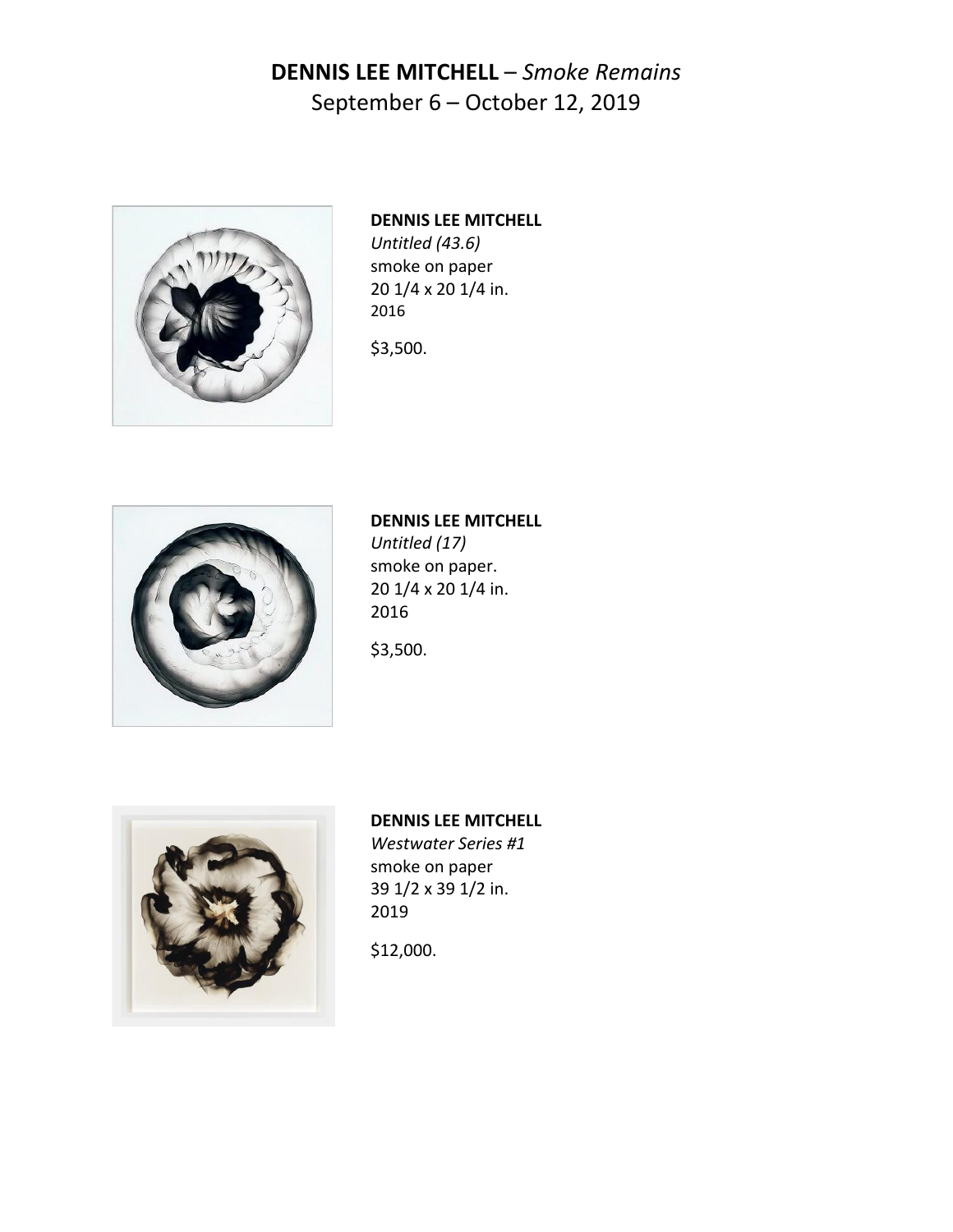

### **DENNIS LEE MITCHELL** *Westwater Series #2*

smoke on paper 39 1/2 x 39 1/2 in. 2019

### SOLD.



# **DENNIS LEE MITCHELL**

*Westwater Series #3* smoke on paper 39 1/2 x 39 1/2 in. 2019

SOLD.



### **DENNIS LEE MITCHELL**

*Westwater Series #4* smoke on paper 39 1/2 x 39 1/2 in. 2019

SOLD.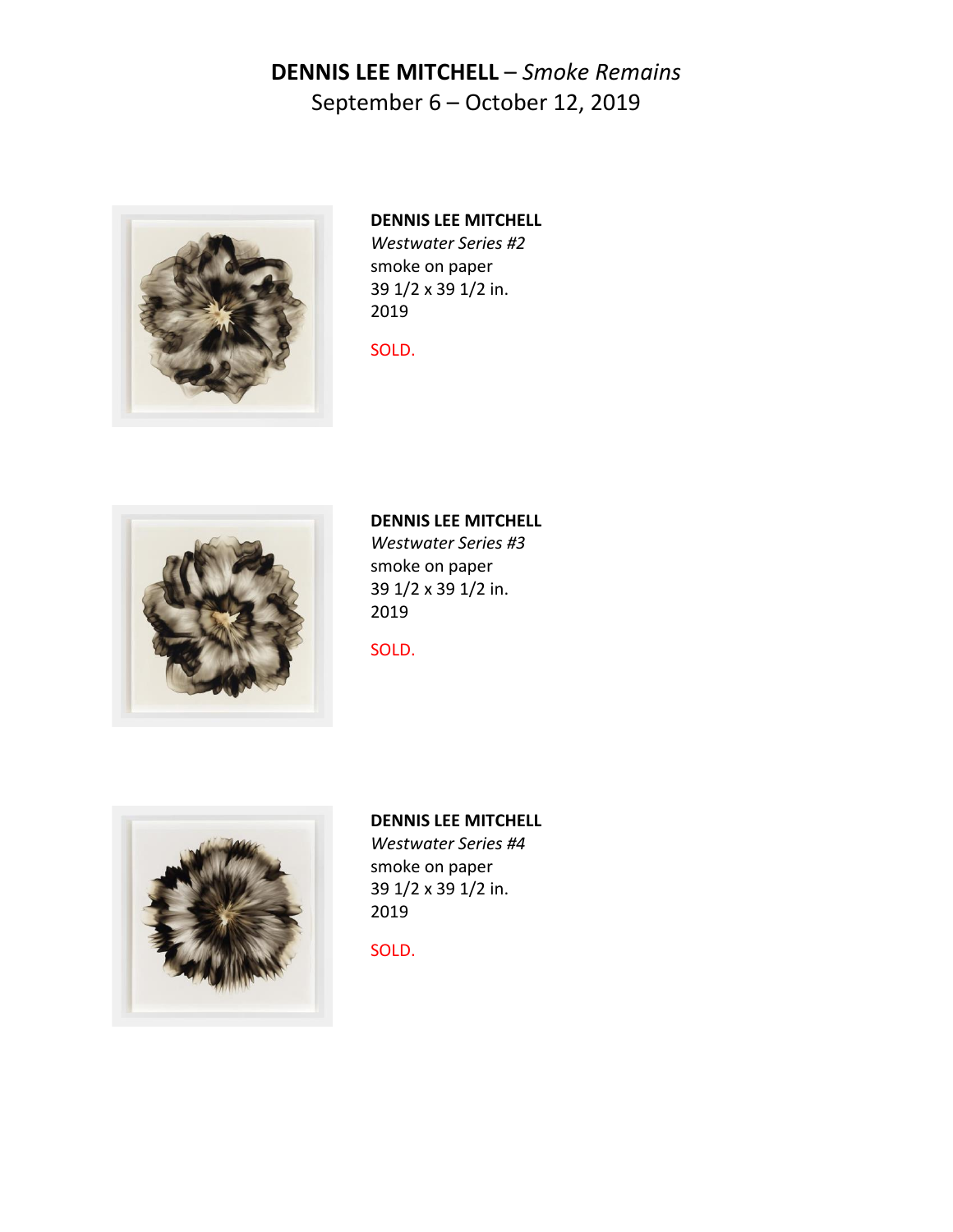

**DENNIS LEE MITCHELL** *Them #5* smoke on paper 18 3/4 x 73 in. 2016

\$12,000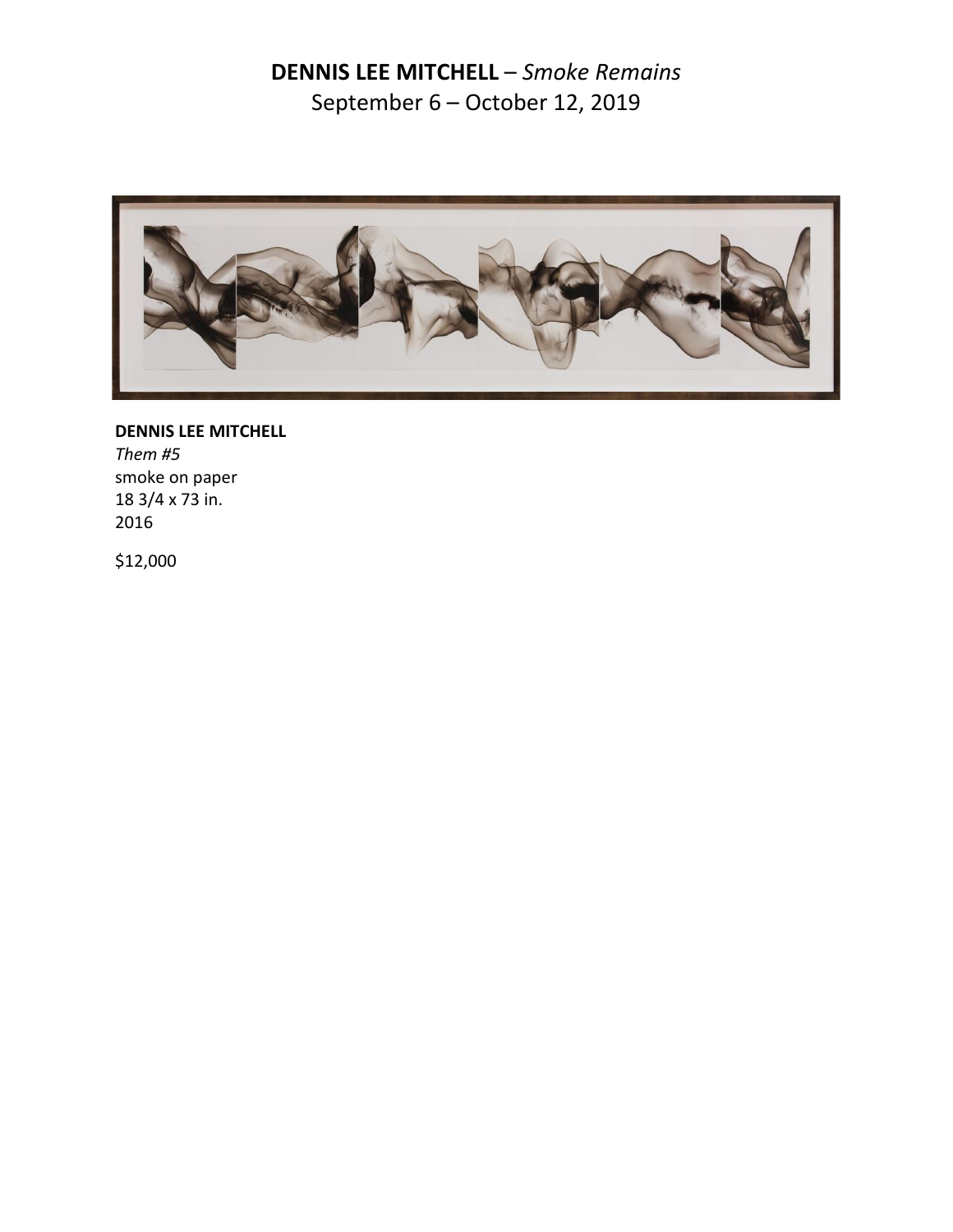

## **DENNIS LEE MITCHELL** *Corona* smoke on paper 49 1/2 x 49 1/2 in. 2019

\$15,000.



## **DENNIS LEE MITCHELL** *Infinite* smoke on paper

49 1/2 x 49 1/2 in. 2019

SOLD.



### **DENNIS LEE MITCHELL** *Encircled* smoke on paper 49 1/2 x 49 1/2 in. 2018

SOLD.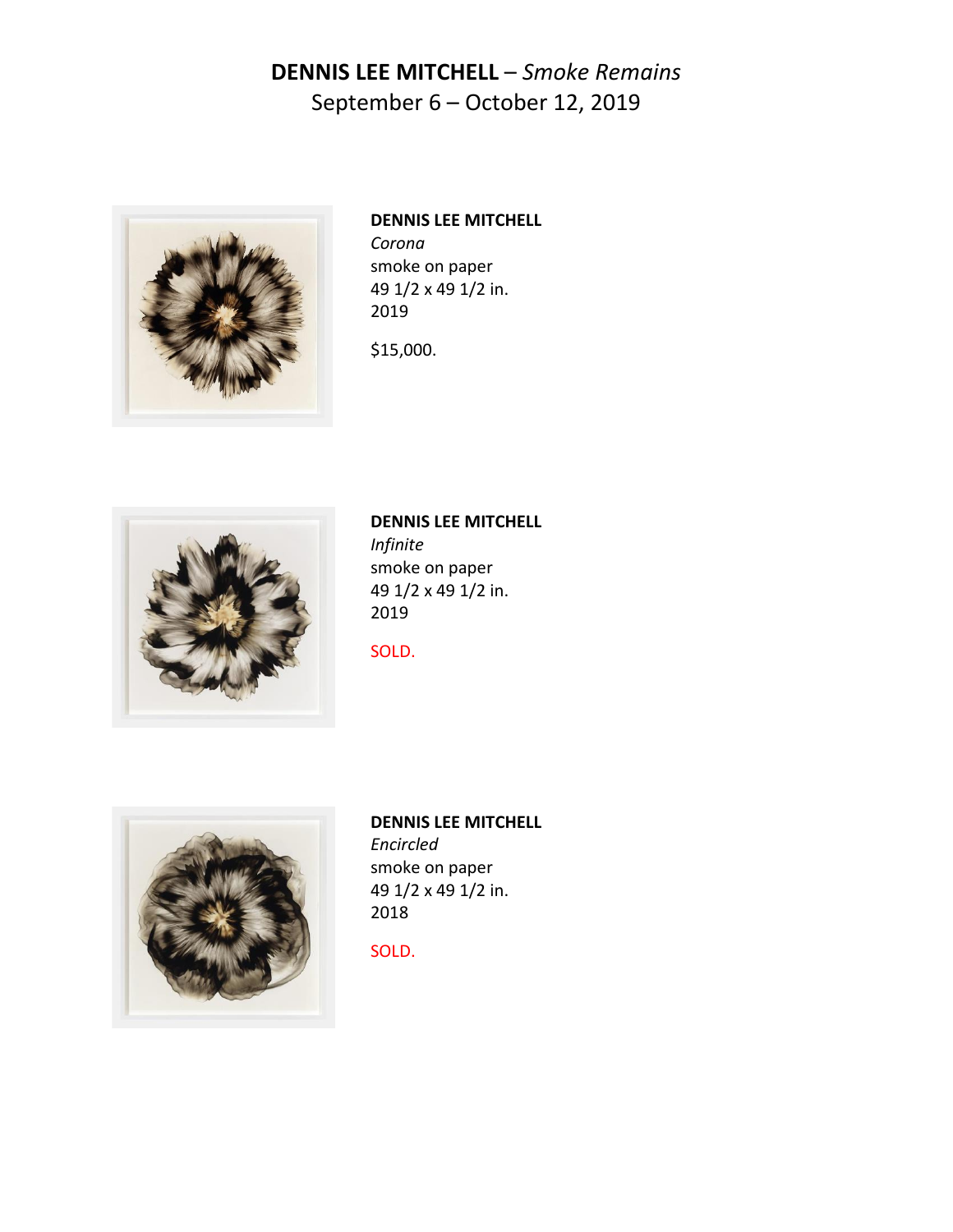

### **DENNIS LEE MITCHELL**

*Finite / Infinite* smoke on paper 67 x 150 in. 2012

\$52,000.